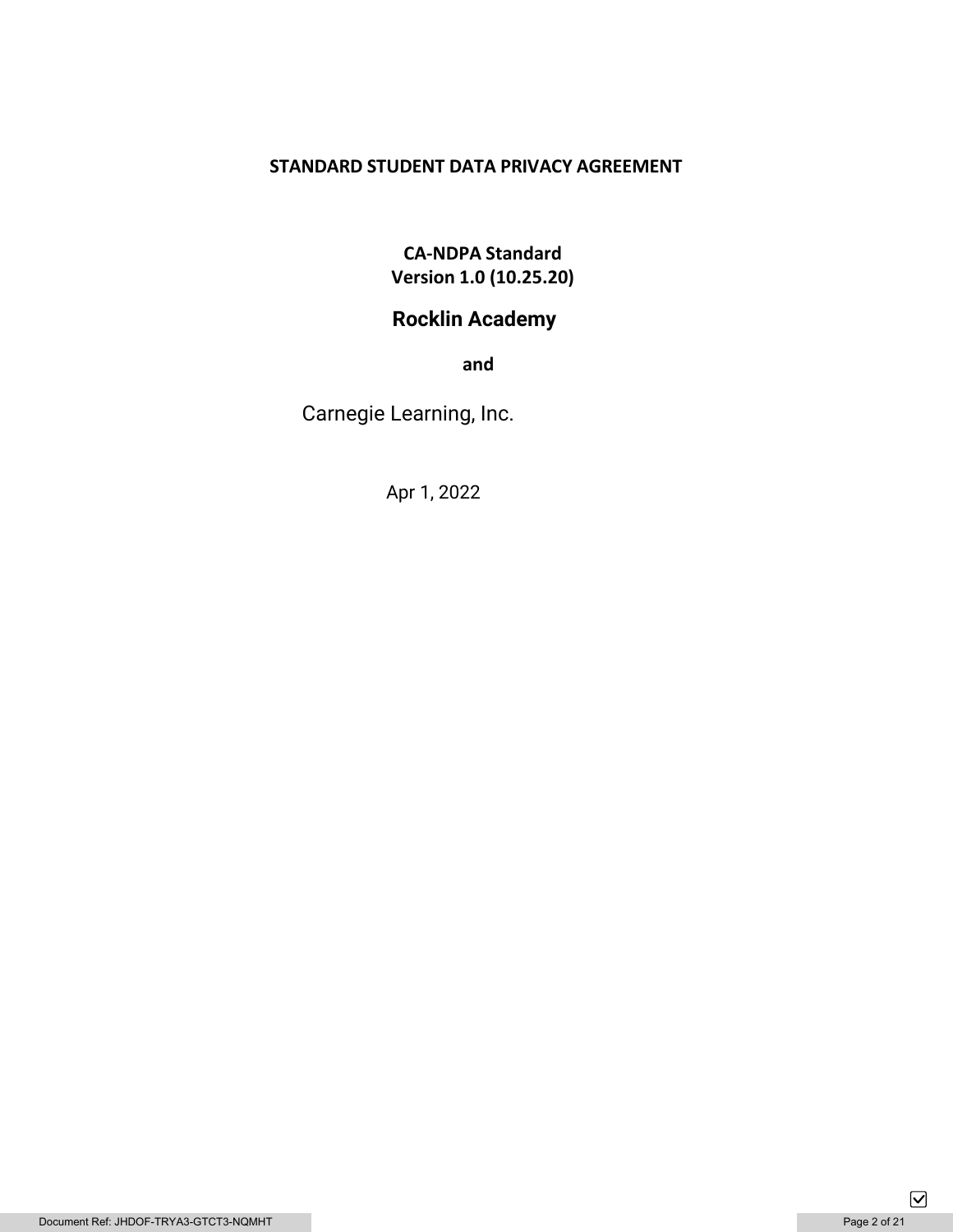This Student Data Privacy Agreement ("**DPA**") is entered into on the date of full execution (the "**Effective Date**") and is entered into by and between:

, located at (the "**Local Education Agency**" or "**LEA**") and **Rocklin Academy** 2204 Plaza Dr, Ste 200 Rocklin California 95765 Carnegie Learning, Inc. The Carnegie Learning, Inc. 501 Grant Street, Pittsburgh, PA 15219

, located at (the "**Provider**").

**WHEREAS**, the Provider is providing educational or digital services to LEA.

**WHEREAS**, the Provider and LEA recognize the need to protect personally identifiable student information and other regulated data exchanged between them as required by applicable laws and regulations, such as the Family Educational Rights and Privacy Act ("**FERPA**") at 20 U.S.C. § 1232g (34 CFR Part 99);

the Children's Online Privacy Protection Act ("COPPA") at 15 U.S.C. § 6501-6506 (16 CFR Part 312), applicable state privacy laws and regulations

### and

**WHEREAS**, the Provider and LEA desire to enter into this DPA for the purpose of establishing their respective obligations and duties in order to comply with applicable laws and regulations.

**NOW THEREFORE**, for good and valuable consideration, LEA and Provider agree as follows:

1. A description of the Services to be provided, the categories of Student Data that may be provided by LEA to Provider, and other information specific to this DPA are contained in the Standard Clauses hereto.

### 2. **Special Provisions.** *Check if Required*

 If checked, the Supplemental State Terms and attached hereto as **Exhibit "G"** are hereby incorporated by reference into this DPA in their entirety.

If Checked, the Provider, has signed **Exhibit "E"** to the Standard Clauses, otherwise known as General Offer of Privacy Terms

- 3. In the event of a conflict between the SDPC Standard Clauses, the State or Special Provisions will control. In the event there is conflict between the terms of the DPA and any other writing, including, but not limited to the Service Agreement and Provider Terms of Service or Privacy Policy the terms of this DPA shall control.
- 4. This DPA shall stay in effect for three years. Exhibit E will expire 3 years from the date the original DPA was signed.
- 5. The services to be provided by Provider to LEA pursuant to this DPA are detailed in **Exhibit "A"** (the "**Services**").
- 6. **Notices**. All notices or other communication required or permitted to be given hereunder may be given via e-mail transmission, or first-class mail, sent to the designated representatives below.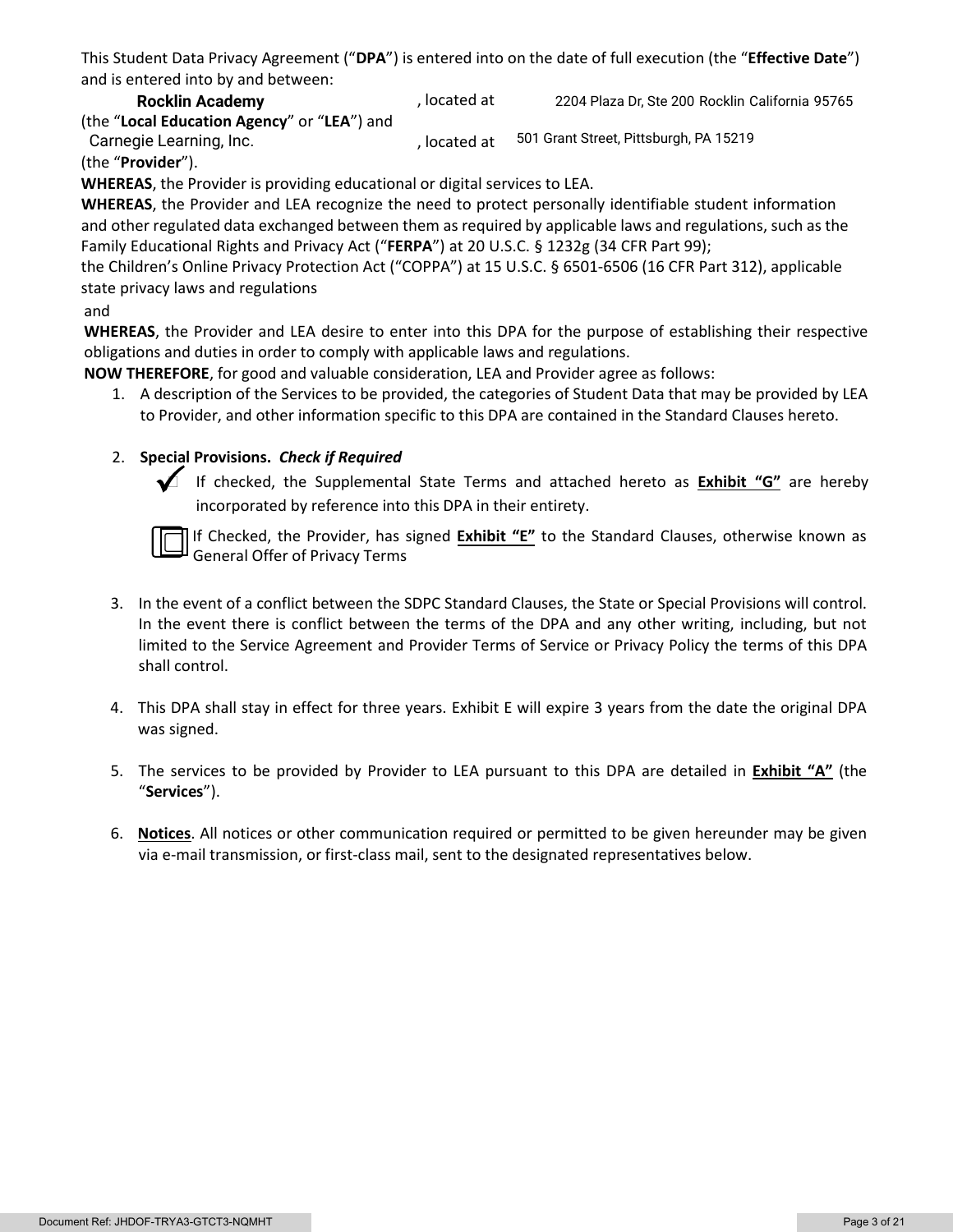| Title: Accounting Technician                                                                                                                                                                                                                                                                                                                        |
|-----------------------------------------------------------------------------------------------------------------------------------------------------------------------------------------------------------------------------------------------------------------------------------------------------------------------------------------------------|
| Address: 2204 Plaza Dr, Ste 200 Rocklin California 95765                                                                                                                                                                                                                                                                                            |
| Phone: 916-778-4544 [11] Email: twittwer@rafos.org                                                                                                                                                                                                                                                                                                  |
| The designated representative for the Provider for this DPA is:                                                                                                                                                                                                                                                                                     |
| $\begin{picture}(180,10) \put(0,0){\line(1,0){10}} \put(10,0){\line(1,0){10}} \put(10,0){\line(1,0){10}} \put(10,0){\line(1,0){10}} \put(10,0){\line(1,0){10}} \put(10,0){\line(1,0){10}} \put(10,0){\line(1,0){10}} \put(10,0){\line(1,0){10}} \put(10,0){\line(1,0){10}} \put(10,0){\line(1,0){10}} \put(10,0){\line(1,0){10}} \put(10,0){\line($ |
| 501 Grant Street, Pittsburgh, PA 15219                                                                                                                                                                                                                                                                                                              |
|                                                                                                                                                                                                                                                                                                                                                     |
| IN WITNESS WHEREOF, LEA and Provider execute this DPA as of the Effective Date.                                                                                                                                                                                                                                                                     |
|                                                                                                                                                                                                                                                                                                                                                     |
| Date: 04-06-2022                                                                                                                                                                                                                                                                                                                                    |
| Printed Name: TerylWittwer Manuel Aller Title/Position: Accounting Technician                                                                                                                                                                                                                                                                       |
| PROVIDER: Carnegie Learning, Inc.                                                                                                                                                                                                                                                                                                                   |
| 04-06-2022                                                                                                                                                                                                                                                                                                                                          |
|                                                                                                                                                                                                                                                                                                                                                     |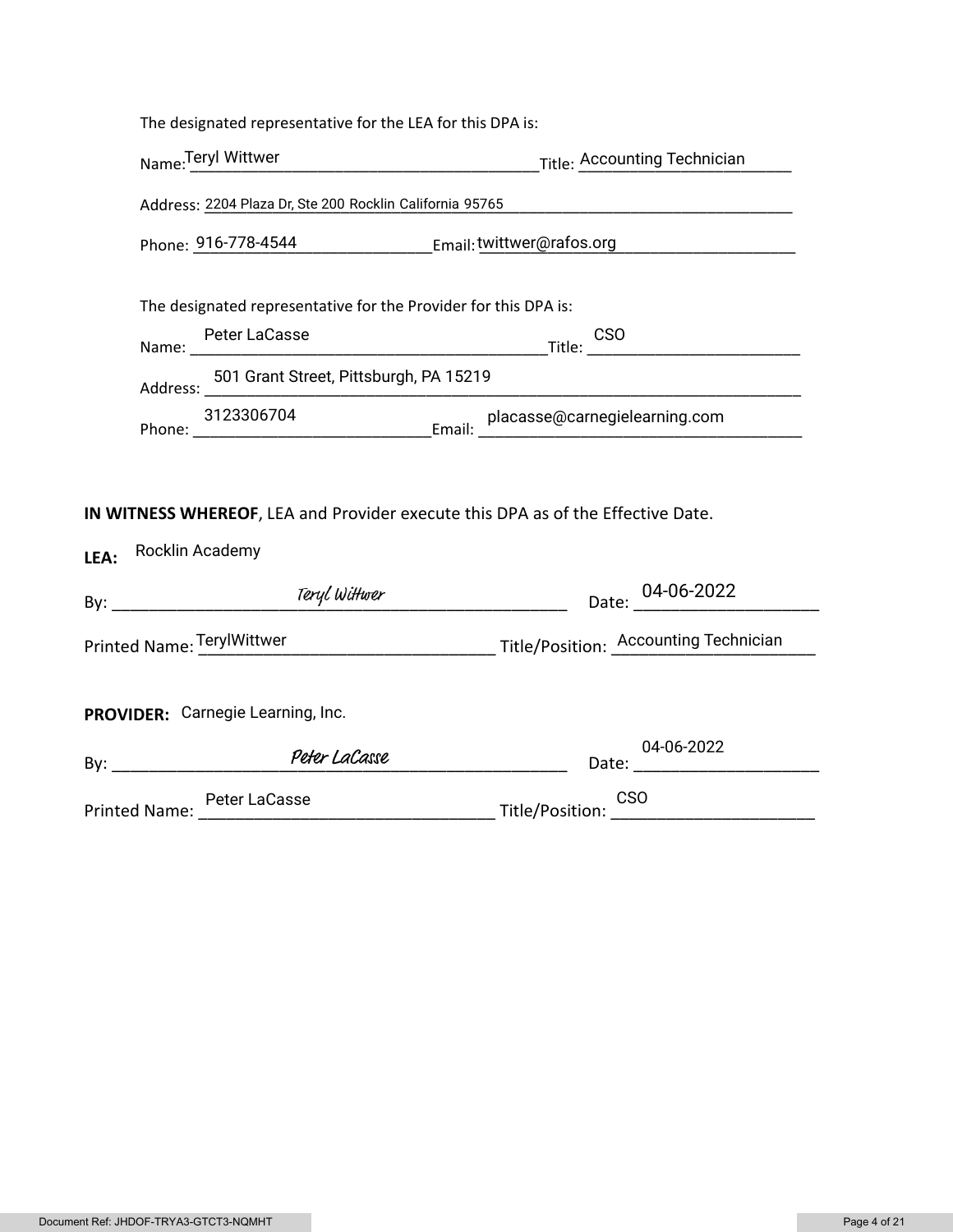#### **STANDARD CLAUSES**

Version 3.0

#### **ARTICLE I: PURPOSE AND SCOPE**

- **1. Purpose of DPA**. The purpose of this DPA is to describe the duties and responsibilities to protect Student Data including compliance with all applicable federal, state, and local privacy laws, rules, and regulations, all as may be amended from time to time. In performing these services, the Provider shall be considered a School Official with a legitimate educational interest, and performing services otherwise provided by the LEA. Provider shall be under the direct control and supervision of the LEA, with respect to its use of Student Data
- **2. Student Data to Be Provided**. In order to perform the Services described above, LEA shall provide Student Data as identified in the Schedule of Data, attached hereto as **Exhibit "B"**.
- **3. DPA Definitions**. The definition of terms used in this DPA is found in **Exhibit "C".** In the event of a conflict, definitions used in this DPA shall prevail over terms used in any other writing, including, but not limited to the Service Agreement, Terms of Service, Privacy Policies etc.

### **ARTICLE II: DATA OWNERSHIP AND AUTHORIZED ACCESS**

- **1. Student Data Property of LEA**. All Student Data transmitted to the Provider pursuant to the Service Agreement is and will continue to be the property of and under the control of the LEA. The Provider further acknowledges and agrees that all copies of such Student Data transmitted to the Provider, including any modifications or additions or any portion thereof from any source, are subject to the provisions of this DPA in the same manner as the original Student Data. The Parties agree that as between them, all rights, including all intellectual property rights in and to Student Data contemplated per the Service Agreement, shall remain the exclusive property of the LEA. For the purposes of FERPA, the Provider shall be considered a School Official, under the control and direction of the LEA as it pertains to the use of Student Data, notwithstanding the above.
- **2. Parent Access**. To the extent required by law the LEA shall establish reasonable procedures by which a parent, legal guardian, or eligible student may review Education Records and/or Student Data correct erroneous information, and procedures for the transfer of student-generated content to a personal account, consistent with the functionality of services. Provider shall respond in a reasonably timely manner (and no later than forty five (45) days from the date of the request or pursuant to the time frame required under state law for an LEA to respond to a parent or student, whichever is sooner) to the LEA's request for Student Data in a student's records held by the Provider to view or correct as necessary. In the event that a parent of a student or other individual contacts the Provider to review any of the Student Data accessed pursuant to the Services, the Provider shall refer the parent or individual to the LEA, who will follow the necessary and proper procedures regarding the requested information.
- **3. Separate Account**. If Student-Generated Content is stored or maintained by the Provider, Provider shall, at the request of the LEA, transfer, or provide a mechanism for the LEA to transfer, said Student-Generated Content to a separate account created by the student.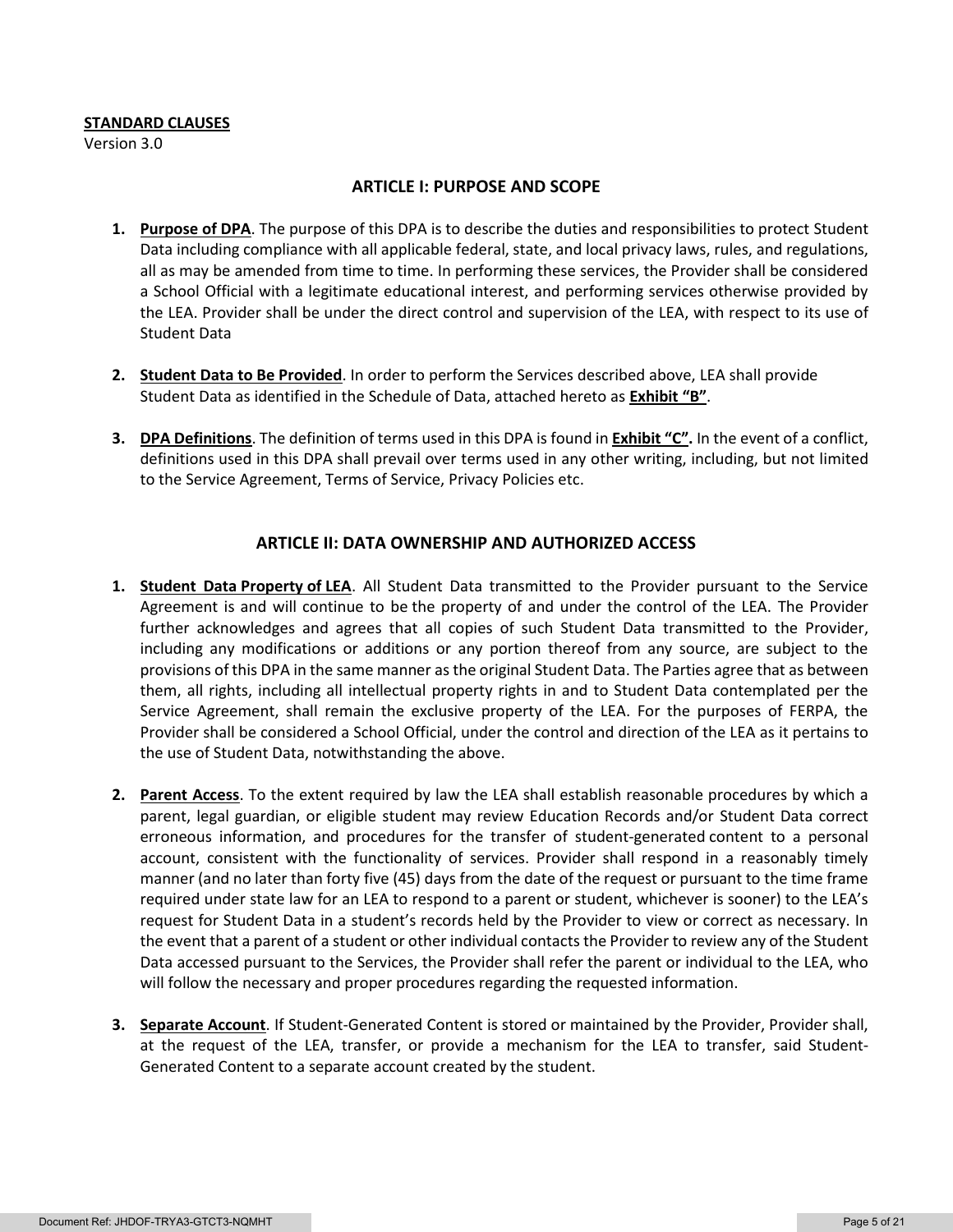- **4. Law Enforcement Requests**. Should law enforcement or other government entities ("Requesting Party(ies)") contact Provider with a request for Student Data held by the Provider pursuant to the Services, the Provider shall notify the LEA in advance of a compelled disclosure to the Requesting Party, unless lawfully directed by the Requesting Party not to inform the LEA of the request.
- **5. Subprocessors**. Provider shall enter into written agreements with all Subprocessors performing functions for the Provider in order for the Provider to provide the Services pursuant to the Service Agreement, whereby the Subprocessors agree to protect Student Data in a manner no less stringent than the terms of this DPA.

### **ARTICLE III: DUTIES OF LEA**

- **1. Provide Data in Compliance with Applicable Laws**. LEA shall provide Student Data for the purposes of obtaining the Services in compliance with all applicable federal, state, and local privacy laws, rules, and regulations, all as may be amended from time to time.
- **2. Annual Notification of Rights**. If the LEA has a policy of disclosing Education Rrecords and/or Student Data under FERPA (34 CFR § 99.31(a)(1)), LEA shall include a specification of criteria for determining who constitutes a school official and what constitutes a legitimate educational interest in its annual notification of rights.
- **3. Reasonable Precautions**. LEA shall take reasonable precautions to secure usernames, passwords, and any other means of gaining access to the services and hosted Student Data.
- **4. Unauthorized Access Notification**. LEA shall notify Provider promptly of any known unauthorized access. LEA will assist Provider in any efforts by Provider to investigate and respond to any unauthorized access.

### **ARTICLE IV: DUTIES OF PROVIDER**

- **1. Privacy Compliance**. The Provider shall comply with all applicable federal, state, and local laws, rules, and regulations pertaining to Student Data privacy and security, all as may be amended from time to time.
- **2. Authorized Use**. The Student Data shared pursuant to the Service Agreement, including persistent unique identifiers, shall be used for no purpose other than the Services outlined in Exhibit A or stated in the Service Agreement and/or otherwise authorized under the statutes referred to herein this DPA.
- **3. Provider Employee Obligation**. Provider shall require all of Provider's employees and agents who have access to Student Data to comply with all applicable provisions of this DPA with respect to the Student Data shared under the Service Agreement. Provider agrees to require and maintain an appropriate confidentiality agreement from each employee or agent with access to Student Data pursuant to the Service Agreement.
- **4. No Disclosure**. Provider acknowledges and agrees that it shall not make any re-disclosure of any Student Data or any portion thereof, including without limitation, user content or other non-public information and/or personally identifiable information contained in the Student Data other than as directed or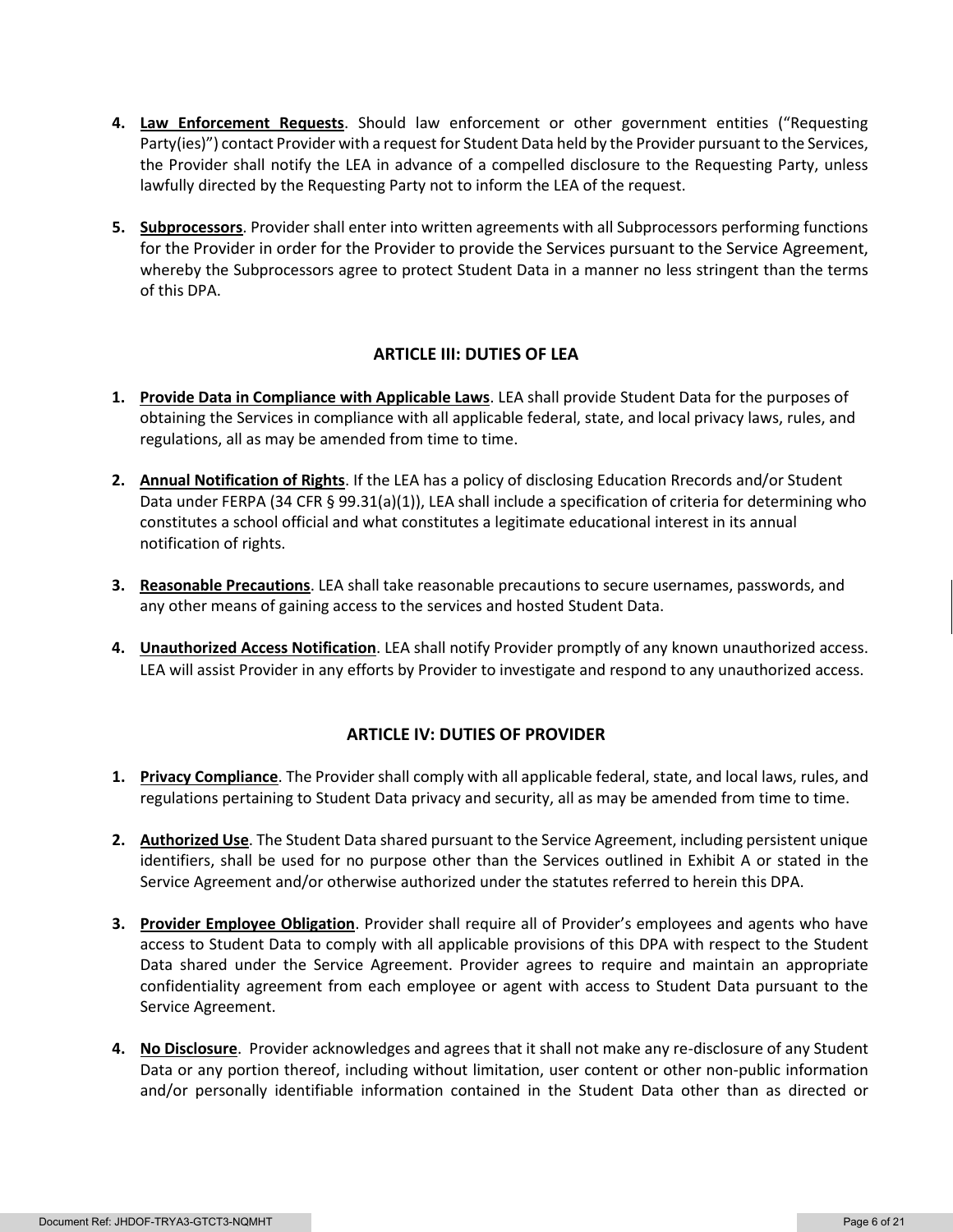permitted by the LEA or this DPA. This prohibition against disclosure shall not apply to aggregate summaries of De-Identified information, Student Data disclosed pursuant to a lawfully issued subpoena or other legal process, or to subprocessors performing services on behalf of the Provider pursuant to this DPA. Provider will not Sell Student Data to any third party.

- **5. De-Identified Data**: Provider agrees not to attempt to re-identify de-identified Student Data. De-Identified Data may be used by the Provider for those purposes allowed under FERPA and the following purposes: (1) assisting the LEA or other governmental agencies in conducting research and other studies; and (2) research and development of the Provider's educational sites, services, or applications, and to demonstrate the effectiveness of the Services; and (3) for adaptive learning purpose and for customized student learning. Provider's use of De-Identified Data shall survive termination of this DPA or any request by LEA to return or destroy Student Data. Except for Subprocessors, Provider agrees not to transfer deidentified Student Data to any party unless (a) that party agrees in writing not to attempt re-identification, and (b) prior written notice has been given to the LEA who has provided prior written consent for such transfer. Prior to publishing any document that names the LEA explicitly or indirectly, the Provider shall obtain the LEA's written approval of the manner in which de-identified data is presented.
- **6. Disposition of Data**. Upon written request from the LEA, Provider shall dispose of or provide a mechanism for the LEA to transfer Student Data obtained under the Service Agreement, within sixty (60) days of the date of said request and according to a schedule and procedure as the Parties may reasonably agree. Upon termination of this DPA, if no written request from the LEA is received, Provider shall dispose of all Student Data after providing the LEA with reasonable prior notice. The duty to dispose of Student Data shall not extend to Student Data that had been De-Identified or placed in a separate student account pursuant to section II 3. The LEA may employ a "Directive for Disposition of Data" form, a copy of which is attached hereto as **Exhibit "D"**. If the LEA and Provider employ Exhibit "D," no further written request or notice is required on the part of either party prior to the disposition of Student Data described in Exhibit "D.
- **7. Advertising Limitations.** Provider is prohibited from using, disclosing, or selling Student Data to (a) inform, influence, or enable Targeted Advertising; or (b) develop a profile of a student, family member/guardian or group, for any purpose other than providing the Service to LEA. This section does not prohibit Provider from using Student Data (i) for adaptive learning or customized student learning (including generating personalized learning recommendations); or (ii) to make product recommendations to teachers or LEA employees; or (iii) to notify account holders about new education product updates, features, or services or from otherwise using Student Data as permitted in this DPA and its accompanying exhibits

### **ARTICLE V: DATA PROVISIONS**

- **1. Data Storage**. Where required by applicable law, Student Data shall be stored within the United States. Upon request of the LEA, Provider will provide a list of the locations where Student Data is stored.
- **2. Audits.** No more than once a year, or following unauthorized access, upon receipt of a written request from the LEA with at least ten (10) business days' notice and upon the execution of an appropriate confidentiality agreement, the Provider will allow the LEA to audit the security and privacy measures that are in place to ensure protection of Student Data or any portion thereof as it pertains to the delivery of services to the LEA . The Provider will cooperate reasonably with the LEA and any local, state, or federal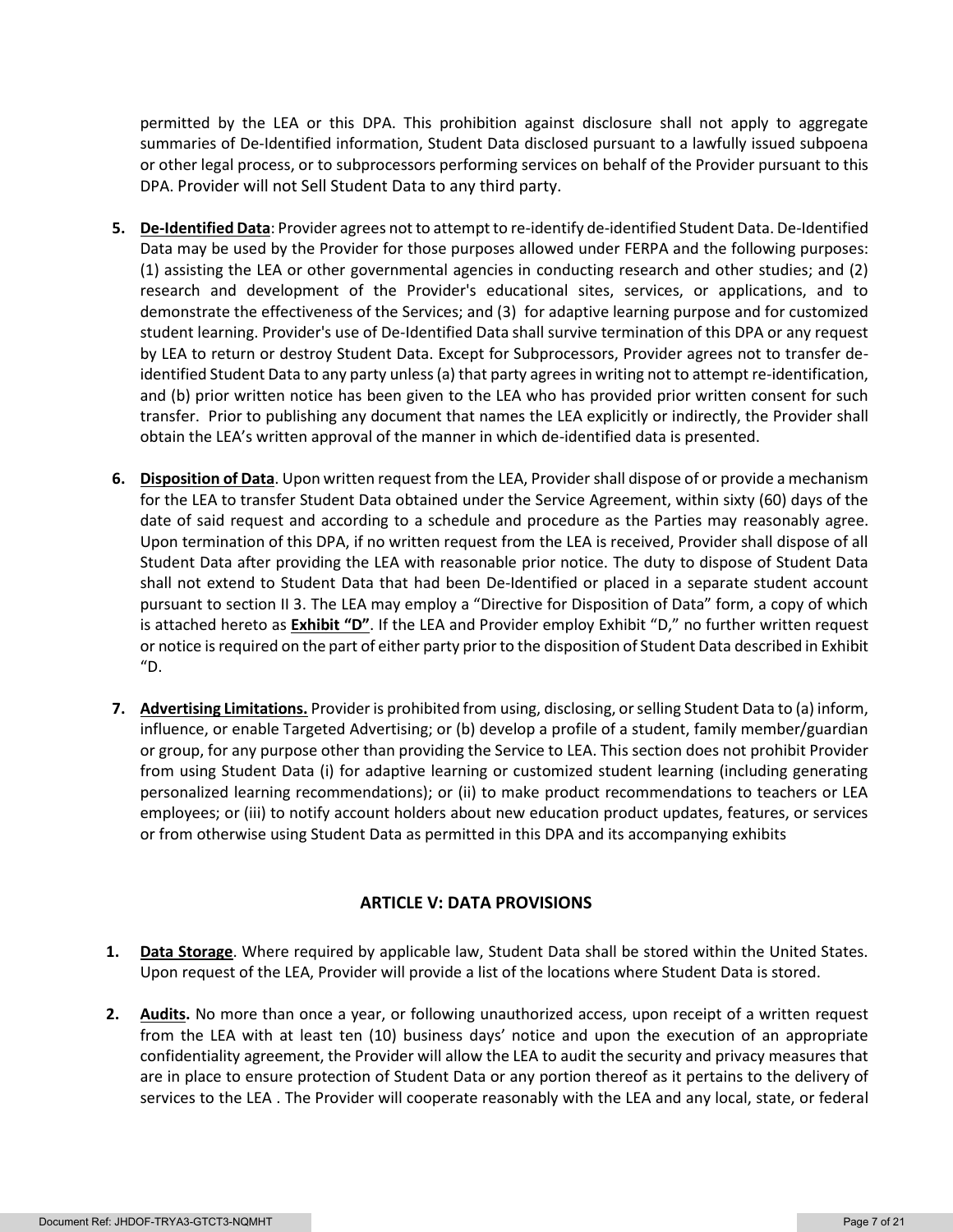agency with oversight authority or jurisdiction in connection with any audit or investigation of the Provider and/or delivery of Services to students and/or LEA, and shall provide reasonable access to the Provider's facilities, staff, agents and LEA's Student Data and all records pertaining to the Provider, LEA and delivery of Services to the LEA. Failure to reasonably cooperate shall be deemed a material breach of the DPA.

- **3. Data Security**. The Provider agrees to utilize administrative, physical, and technical safeguards designed to protect Student Data from unauthorized access, disclosure, acquisition, destruction, use, or modification. The Provider shall adhere to any applicable law relating to data security. The provider shall implement an adequate Cybersecurity Framework based on one of the nationally recognized standards set forth set forth in **Exhibit "F"**. Exclusions, variations, or exemptions to the identified Cybersecurity Framework must be detailed in an attachment to **Exhibit "H"**. Additionally, Provider may choose to further detail its security programs and measures that augment or are in addition to the Cybersecurity Framework in **Exhibit "F"**. Provider shall provide, in the Standard Schedule to the DPA, contact information of an employee who LEA may contact if there are any data security concerns or questions.
- **4. Data Breach**. In the event of an unauthorized release, disclosure or acquisition of Student Data that compromises the security, confidentiality or integrity of the Student Data maintained by the Provider the Provider shall provide notification to LEA within seventy-two (72) hours of confirmation of the incident, unless notification within this time limit would disrupt investigation of the incident by law enforcement. In such an event, notification shall be made within a reasonable time after the incident. Provider shall follow the following process:
	- (1) The security breach notification described above shall include, at a minimum, the following information to the extent known by the Provider and as it becomes available:
		- i. The name and contact information of the reporting LEA subject to this section.
		- ii. A list of the types of personal information that were or are reasonably believed to have been the subject of a breach.
		- iii. If the information is possible to determine at the time the notice is provided, then either (1) the date of the breach, (2) the estimated date of the breach, or (3) the date range within which the breach occurred. The notification shall also include the date of the notice.
		- iv. Whether the notification was delayed as a result of a law enforcement investigation, if that information is possible to determine at the time the notice is provided; and
		- v. A general description of the breach incident, if that information is possible to determine at the time the notice is provided.
	- (2) Provider agrees to adhere to all federal and state requirements with respect to a data breach related to the Student Data, including, when appropriate or required, the required responsibilities and procedures for notification and mitigation of any such data breach.
	- (3) Provider further acknowledges and agrees to have a written incident response plan that reflects best practices and is consistent with industry standards and federal and state law for responding to a data breach, breach of security, privacy incident or unauthorized acquisition or use of Student Data or any portion thereof, including personally identifiable information and agrees to provide LEA, upon request, with a summary of said written incident response plan.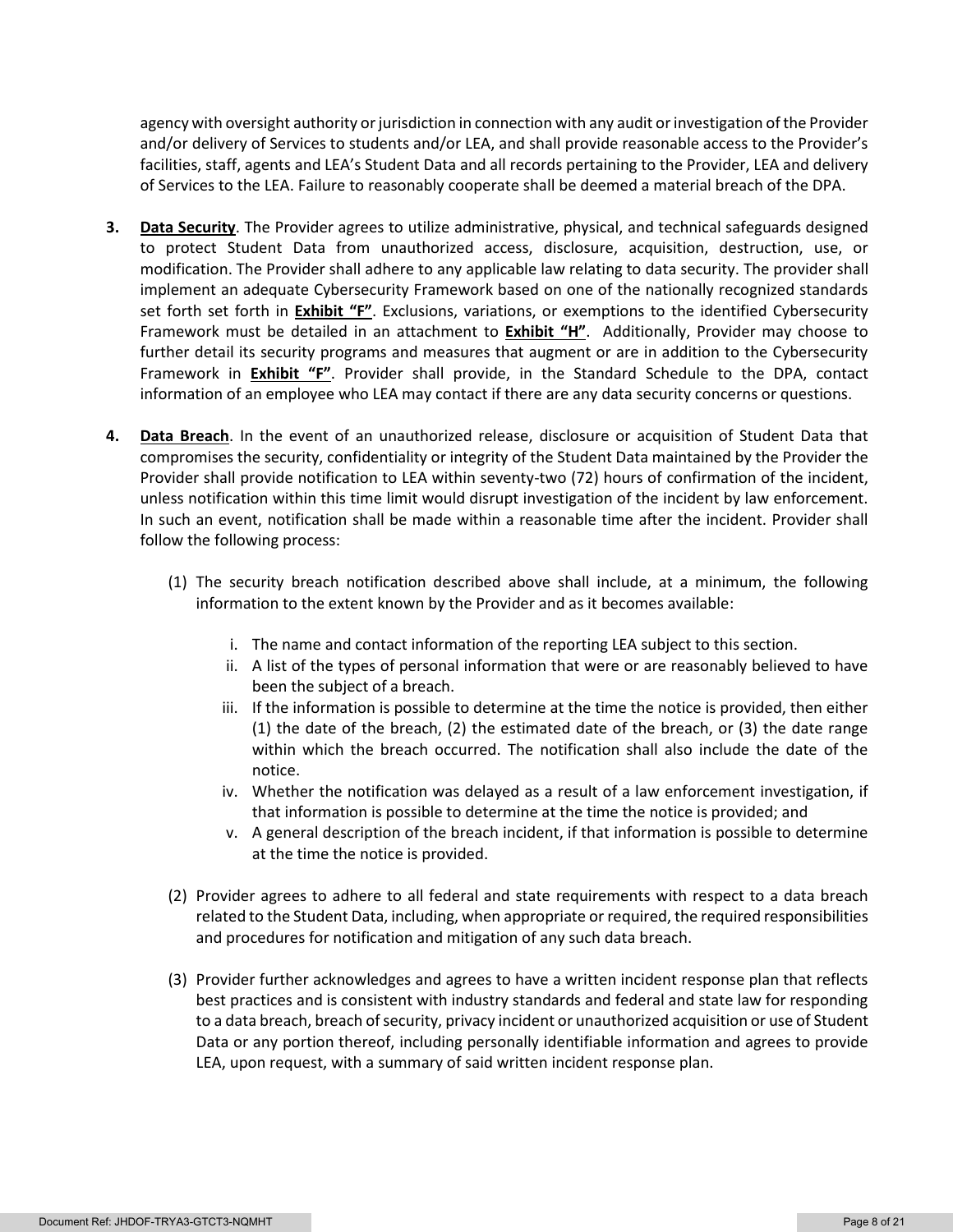- (4) LEA shall provide notice and facts surrounding the breach to the affected students, parents or guardians.
- (5) In the event of a breach originating from LEA's use of the Service, Provider shall cooperate with LEA to the extent necessary to expeditiously secure Student Data.

#### **ARTICLE VI: GENERAL OFFER OF TERMS**

Provider may, by signing the attached form of "General Offer of Privacy Terms" (General Offer, attached hereto as **Exhibit "E"**), be bound by the terms of **Exhibit "E"** to any other LEA who signs the acceptance on said Exhibit. The form is limited by the terms and conditions described therein.

#### **ARTICLE VII: MISCELLANEOUS**

- **1. Termination**. In the event that either Party seeks to terminate this DPA, they may do so by mutual written consent so long as the Service Agreement has lapsed or has been terminated. Either party may terminate this DPA and any service agreement or contract if the other party breaches any terms of this DPA.
- **2. Effect of Termination Survival**. If the Service Agreement is terminated, the Provider shall destroy all of LEA's Student Data pursuant to Article IV, section 6.
- **3. Priority of Agreements**. This DPA shall govern the treatment of Student Data in order to comply with the privacy protections, including those found in FERPA and all applicable privacy statutes identified in this DPA. In the event there is conflict between the terms of the DPA and the Service Agreement, Terms of Service, Privacy Policies, or with any other bid/RFP, license agreement, or writing, the terms of this DPA shall apply and take precedence. In the event of a conflict between Exhibit H, the SDPC Standard Clauses, and/or the Supplemental State Terms, Exhibit H will control, followed by the Supplemental State Terms. Except as described in this paragraph herein, all other provisions of the Service Agreement shall remain in effect.
- **4. Entire Agreement**. This DPA and the Service Agreement constitute the entire agreement of the Parties relating to the subject matter hereof and supersedes all prior communications, representations, or agreements, oral or written, by the Parties relating thereto. This DPA may be amended and the observance of any provision of this DPA may be waived (either generally or in any particular instance and either retroactively or prospectively) only with the signed written consent of both Parties. Neither failure nor delay on the part of any Party in exercising any right, power, or privilege hereunder shall operate as a waiver of such right, nor shall any single or partial exercise of any such right, power, or privilege preclude any further exercise thereof or the exercise of any other right, power, or privilege.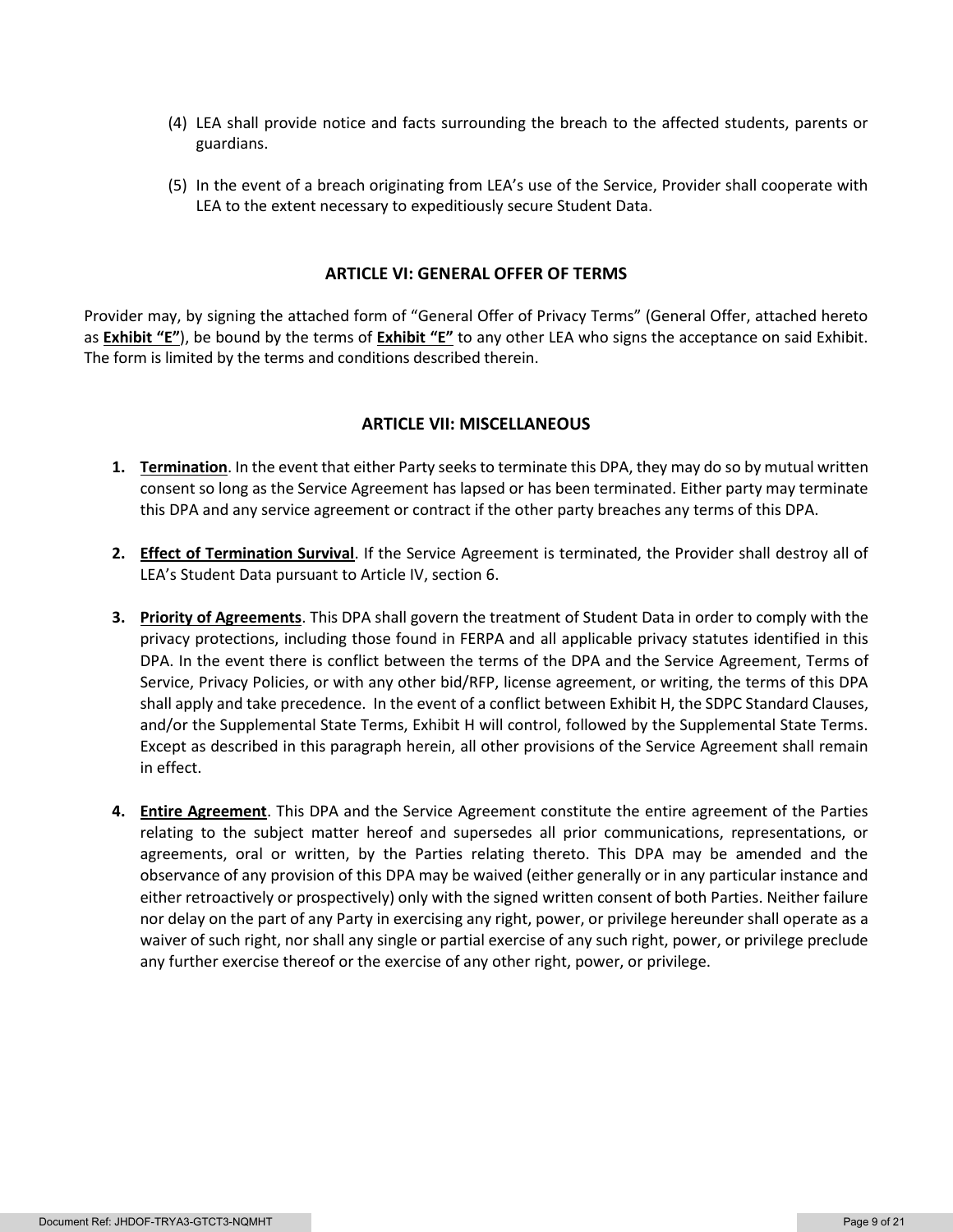- **5. Severability**. Any provision of this DPA that is prohibited or unenforceable in any jurisdiction shall, as to such jurisdiction, be ineffective to the extent of such prohibition or unenforceability without invalidating the remaining provisions of this DPA, and any such prohibition or unenforceability in any jurisdiction shall not invalidate or render unenforceable such provision in any other jurisdiction. Notwithstanding the foregoing, if such provision could be more narrowly drawn so as not to be prohibited or unenforceable in such jurisdiction while, at the same time, maintaining the intent of the Parties, it shall, as to such jurisdiction, be so narrowly drawn without invalidating the remaining provisions of this DPA or affecting the validity or enforceability of such provision in any other jurisdiction.
- **6. Governing Law; Venue and Jurisdiction**. THIS DPA WILL BE GOVERNED BY AND CONSTRUED IN ACCORDANCE WITH THE LAWS OF THE STATE OF THE LEA, WITHOUT REGARD TO CONFLICTS OF LAW PRINCIPLES. EACH PARTY CONSENTS AND SUBMITS TO THE SOLE AND EXCLUSIVE JURISDICTION TO THE STATE AND FEDERAL COURTS FOR THE COUNTY OF THE LEA FOR ANY DISPUTE ARISING OUT OF OR RELATING TO THIS DPA OR THE TRANSACTIONS CONTEMPLATED HEREBY.
- **7. Successors Bound**: This DPA is and shall be binding upon the respective successors in interest to Provider in the event of a merger, acquisition, consolidation or other business reorganization or sale of all or substantially all of the assets of such business In the event that the Provider sells, merges, or otherwise disposes of its business to a successor during the term of this DPA, the Provider shall provide written notice to the LEA no later than sixty (60) days after the closing date of sale, merger, or disposal. Such notice shall include a written, signed assurance that the successor will assume the obligations of the DPA and any obligations with respect to Student Data within the Service Agreement. The LEA has the authority to terminate the DPA if it disapproves of the successor to whom the Provider is selling, merging, or otherwise disposing of its business.
- **8. Authority.** Each party represents that it is authorized to bind to the terms of this DPA, including confidentiality and destruction of Student Data and any portion thereof contained therein, all related or associated institutions, individuals, employees or contractors who may have access to the Student Data and/or any portion thereof.
- **9. Waiver**. No delay or omission by either party to exercise any right hereunder shall be construed as a waiver of any such right and both parties reserve the right to exercise any such right from time to time, as often as may be deemed expedient.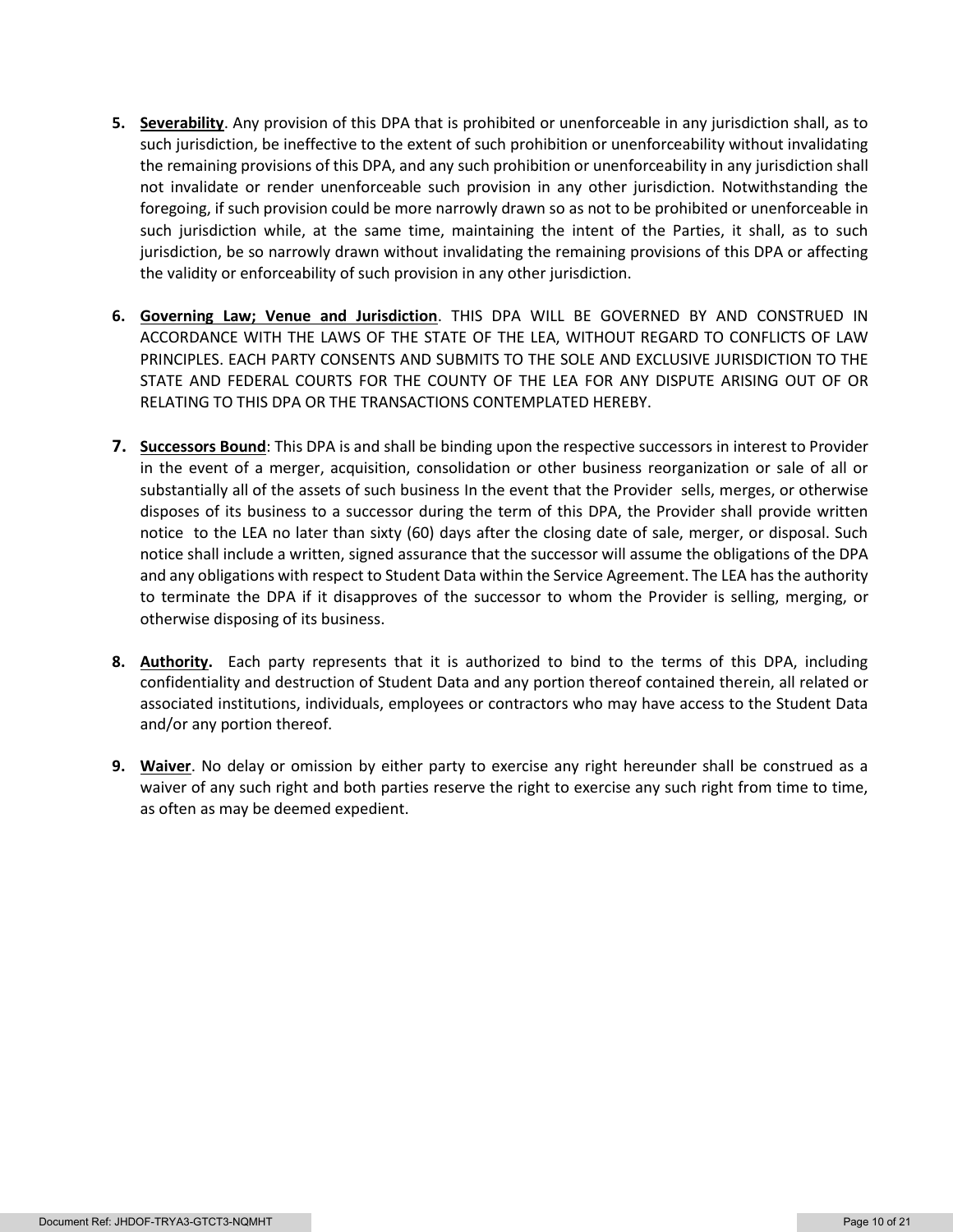### **EXHIBIT "A" DESCRIPTION OF SERVICES**

### [INSERT DETAILED DESCRIPTION OF PRODUCTS AND SERVICES HERE. IF MORE THAN ONE PRODUCT (RESOURCE) OR SERVICE IS INCLUDED, LIST EACH PRODUCT (RESOURCE) HERE]

Carnegie Learning Mathia Mathia X EMC Publishing Fast ForWord All other online Carnegie Learning products and resources



I have reviewed and completed Exhibit A. (which includes adding all resources under your company's catalog that will be covered by this DPA)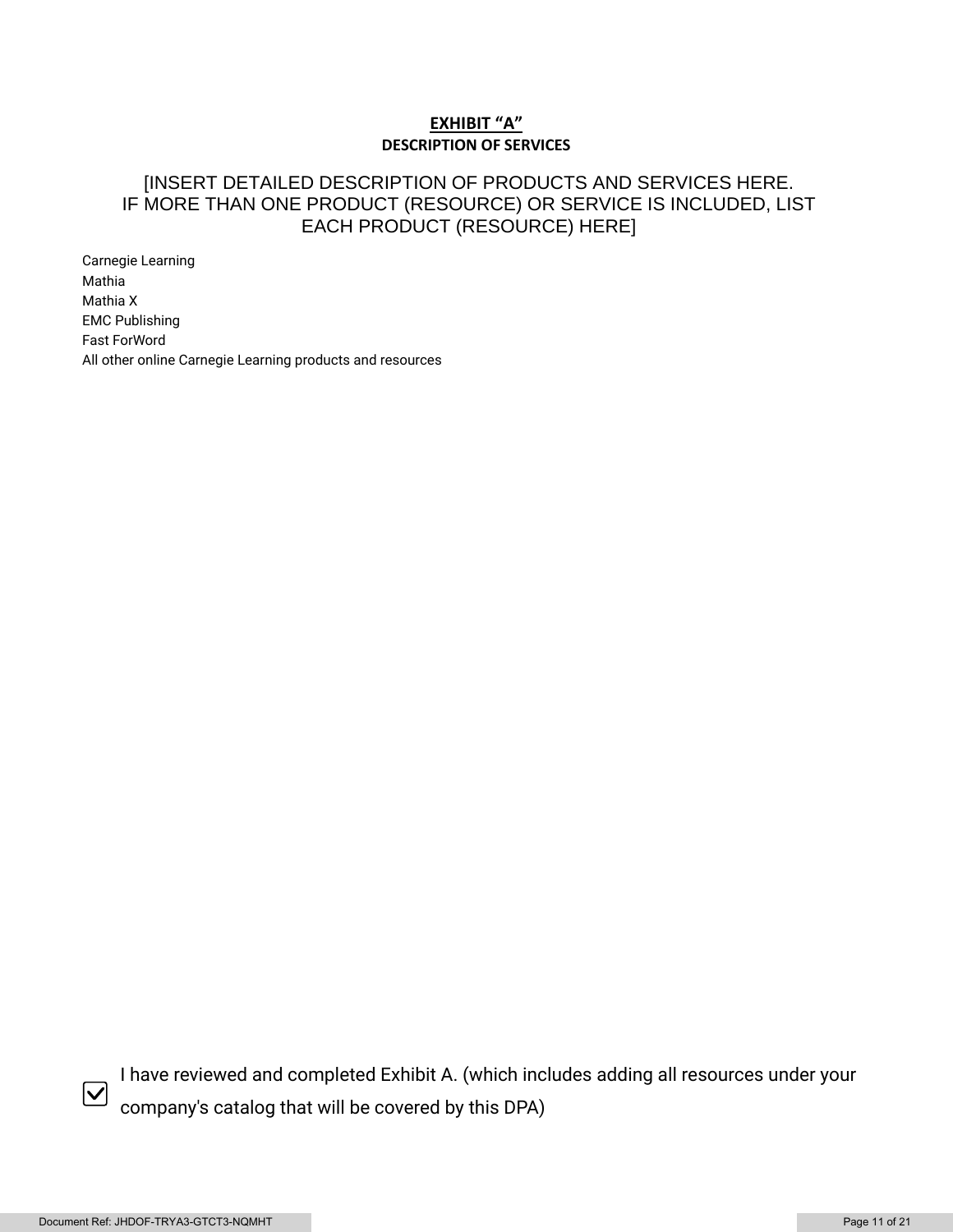### **EXHIBIT "B" SCHEDULE OF DATA**

| <b>Category of Data</b>           | <b>Elements</b>                                                         | <b>Check if Used</b><br>by Your System |
|-----------------------------------|-------------------------------------------------------------------------|----------------------------------------|
| <b>Application Technology</b>     | IP Addresses of users, Use of cookies, etc.                             |                                        |
| Meta Data                         | Other application technology meta data-Please specify:                  |                                        |
| <b>Application Use Statistics</b> | Meta data on user interaction with application                          |                                        |
| Assessment                        | Standardized test scores                                                |                                        |
|                                   | Observation data                                                        |                                        |
|                                   | Other assessment data-Please specify:                                   |                                        |
| Attendance                        | Student school (daily) attendance data                                  |                                        |
|                                   | Student class attendance data                                           |                                        |
| Communications                    | Online communications captured (emails, blog entries)                   |                                        |
| Conduct                           | Conduct or behavioral data                                              |                                        |
| Demographics                      | Date of Birth                                                           |                                        |
|                                   | Place of Birth                                                          |                                        |
|                                   | Gender                                                                  |                                        |
|                                   | Ethnicity or race                                                       |                                        |
|                                   | Language information (native, or primary language spoken by<br>student) |                                        |
|                                   | Other demographic information-Please specify:                           |                                        |
| Enrollment                        | Student school enrollment                                               | ∣✓                                     |
|                                   | Student grade level                                                     |                                        |
|                                   | Homeroom                                                                |                                        |
|                                   | Guidance counselor                                                      |                                        |
|                                   | Specific curriculum programs                                            |                                        |
|                                   | Year of graduation                                                      |                                        |
|                                   | Other enrollment information-Please specify:                            |                                        |
| Parent/Guardian Contact           | Address                                                                 |                                        |
| Information                       | Email                                                                   |                                        |
|                                   | Phone                                                                   |                                        |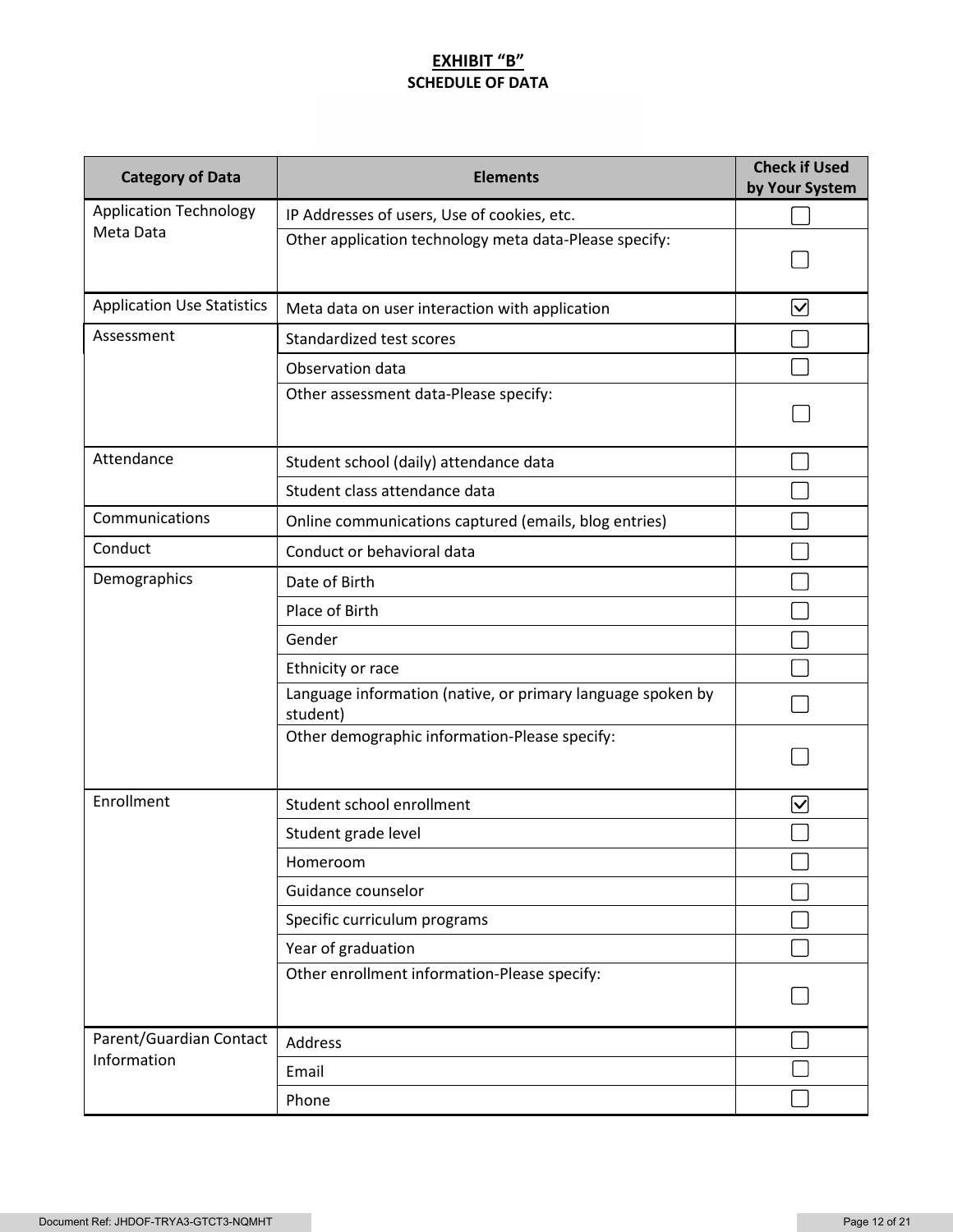| <b>Category of Data</b>              | <b>Elements</b>                                                                                                              | <b>Check if Used</b><br>by Your System |  |
|--------------------------------------|------------------------------------------------------------------------------------------------------------------------------|----------------------------------------|--|
| Parent/Guardian ID                   | Parent ID number (created to link parents to students)                                                                       |                                        |  |
| Parent/Guardian Name                 | First and/or Last                                                                                                            |                                        |  |
| Schedule                             | Student scheduled courses                                                                                                    |                                        |  |
|                                      | Teacher names                                                                                                                | $\overline{\mathsf{v}}$                |  |
| Special Indicator                    | English language learner information                                                                                         |                                        |  |
|                                      | Low income status                                                                                                            |                                        |  |
|                                      | Medical alerts/ health data                                                                                                  |                                        |  |
|                                      | Student disability information                                                                                               |                                        |  |
|                                      | Specialized education services (IEP or 504)                                                                                  |                                        |  |
|                                      | Living situations (homeless/foster care)                                                                                     |                                        |  |
|                                      | Other indicator information-Please specify:                                                                                  |                                        |  |
| <b>Student Contact</b>               | <b>Address</b>                                                                                                               |                                        |  |
| Information                          | Email                                                                                                                        |                                        |  |
|                                      | Phone                                                                                                                        |                                        |  |
| <b>Student Identifiers</b>           | Local (School district) ID number                                                                                            |                                        |  |
|                                      | State ID number                                                                                                              |                                        |  |
|                                      | Provider/App assigned student ID number                                                                                      | $\overline{\mathsf{v}}$                |  |
|                                      | Student app username                                                                                                         | $\bm \nabla$                           |  |
|                                      | Student app passwords                                                                                                        | $\blacktriangledown$                   |  |
| <b>Student Name</b>                  | First and/or Last                                                                                                            |                                        |  |
| Student In App<br>Performance        | Program/application performance (typing program-student<br>types 60 wpm, reading program-student reads below grade<br>level) | 7∕∖<br>ٽا                              |  |
| <b>Student Program</b><br>Membership | Academic or extracurricular activities a student may belong to<br>or participate in                                          |                                        |  |
| <b>Student Survey</b><br>Responses   | Student responses to surveys or questionnaires                                                                               |                                        |  |
| Student work                         | Student generated content; writing, pictures, etc.                                                                           | $\blacktriangledown$                   |  |
|                                      | Other student work data -Please specify:                                                                                     |                                        |  |
| Transcript                           | Student course grades                                                                                                        |                                        |  |
|                                      | Student course data                                                                                                          |                                        |  |
|                                      | Student course grades/ performance scores                                                                                    |                                        |  |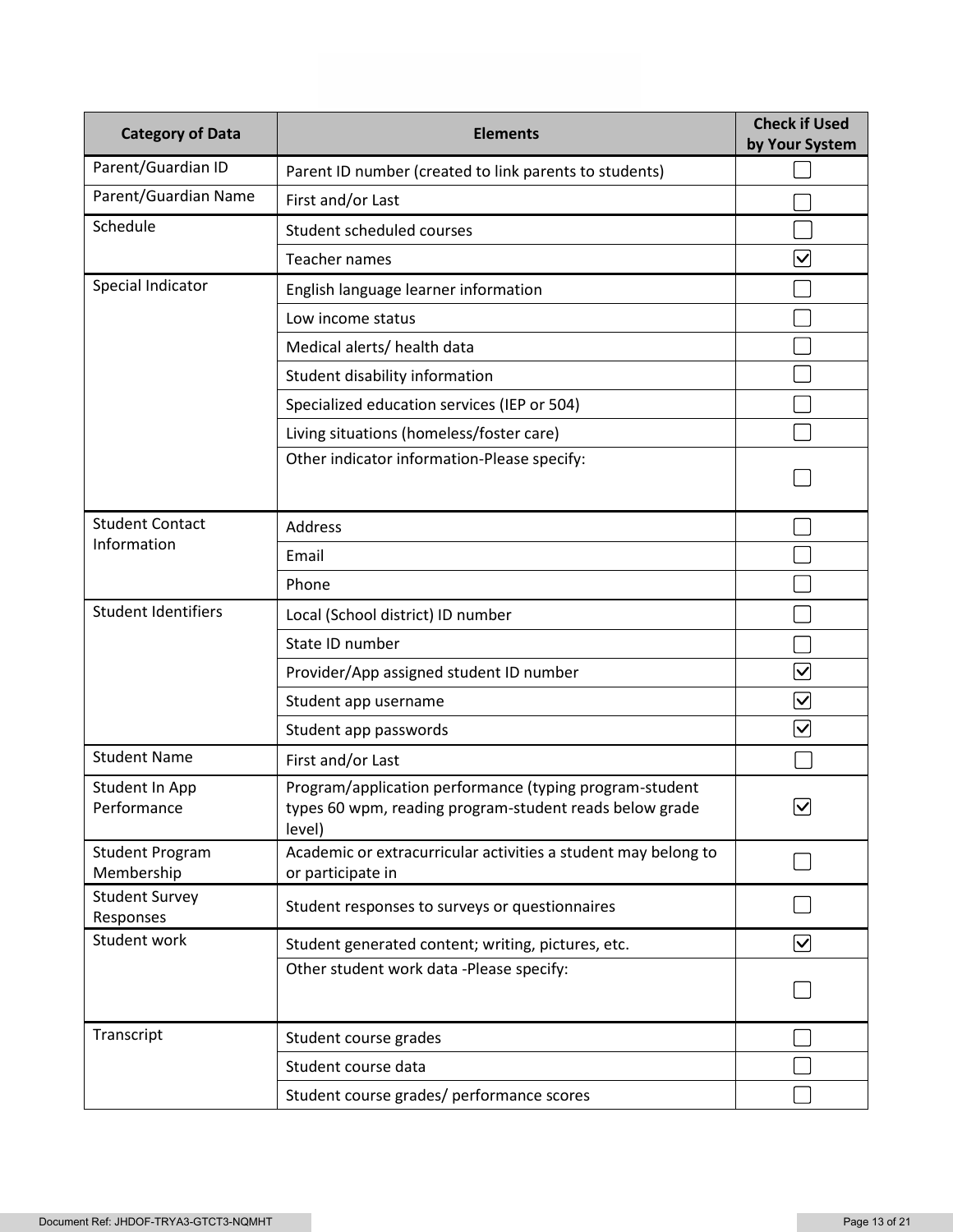| <b>Category of Data</b> | <b>Elements</b>                                                                                                                 | <b>Check if Used</b><br>by Your System |
|-------------------------|---------------------------------------------------------------------------------------------------------------------------------|----------------------------------------|
|                         | Other transcript data - Please specify:                                                                                         |                                        |
|                         |                                                                                                                                 |                                        |
| Transportation          | Student bus assignment                                                                                                          |                                        |
|                         | Student pick up and/or drop off location                                                                                        |                                        |
|                         | Student bus card ID number                                                                                                      |                                        |
|                         | Other transportation data - Please specify:                                                                                     |                                        |
| Other                   | Please list each additional data element used, stored, or<br>collected by your application:                                     |                                        |
| None                    | No Student Data collected at this time. Provider will<br>immediately notify LEA if this designation is no longer<br>applicable. |                                        |

I have reviewed and selected only the Data Elements that we need to collect in order to provide the services.

 $\boxdot$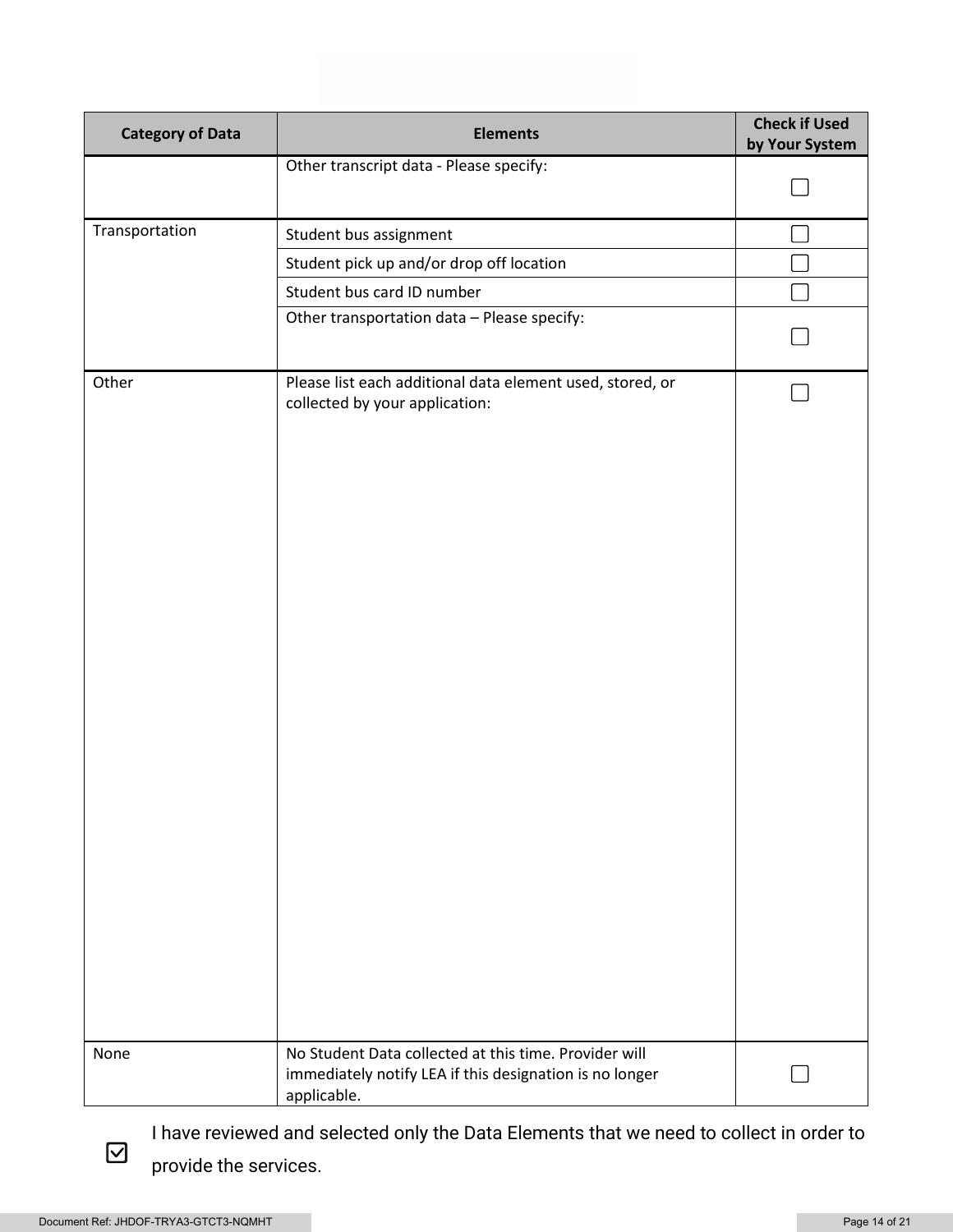### **EXHIBIT "C" DEFINITIONS**

**De-Identified Data and De-Identification**: Records and information are considered to be de-identified when all personally identifiable information has been removed or obscured, such that the remaining information does not reasonably identify a specific individual, including, but not limited to, any information that, alone or in combination is linkable to a specific student and provided that the educational agency, or other party, has made a reasonable determination that a student's identity is not personally identifiable, taking into account reasonable available information.

**Educational Records**: Educational Records are records, files, documents, and other materials directly related to a student and maintained by the school or local education agency, or by a person acting for such school or local education agency, including but not limited to, records encompassing all the material kept in the student's cumulative folder, such as general identifying data, records of attendance and of academic work completed, records of achievement, and results of evaluative tests, health data, disciplinary status, test protocols and individualized education programs.

**Metadata**: means information that provides meaning and context to other data being collected; including, but not limited to: date and time records and purpose of creation Metadata that have been stripped of all direct and indirect identifiers are not considered Personally Identifiable Information.

**Operator**: means the operator of an internet website, online service, online application, or mobile application with actual knowledge that the site, service, or application is used for K–12 school purposes. Any entity that operates an internet website, online service, online application, or mobile application that has entered into a signed, written agreement with an LEA to provide a service to that LEA shall be considered an "operator" for the purposes of this section.

**Originating** LEA: An LEA who originally executes the DPA in its entirety with the Provider.

**Provider**: For purposes of the DPA, the term "Provider" means provider of digital educational software or services, including cloud-based services, for the digital storage, management, and retrieval of Student Data. Within the DPA the term "Provider" includes the term "Third Party" and the term "Operator" as used in applicable state statutes.

**Student Generated Content**: The term "student-generated content" means materials or content created by a student in the services including, but not limited to, essays, research reports, portfolios, creative writing, music or other audio files, photographs, videos, and account information that enables ongoing ownership of student content.

**School Official**: For the purposes of this DPA and pursuant to 34 CFR § 99.31(b), a School Official is a contractor that: (1) Performs an institutional service or function for which the agency or institution would otherwise use employees; (2) Is under the direct control of the agency or institution with respect to the use and maintenance of Student Data including Education Records; and (3) Is subject to 34 CFR § 99.33(a) governing the use and redisclosure of personally identifiable information from Education Records.

**Service Agreement**: Refers to the Contract, Purchase Order or Terms of Service or Terms of Use.

**Student Data**: Student Data includes any data, whether gathered by Provider or provided by LEA or its users, students, or students' parents/guardians, that is descriptive of the student including, but not limited to,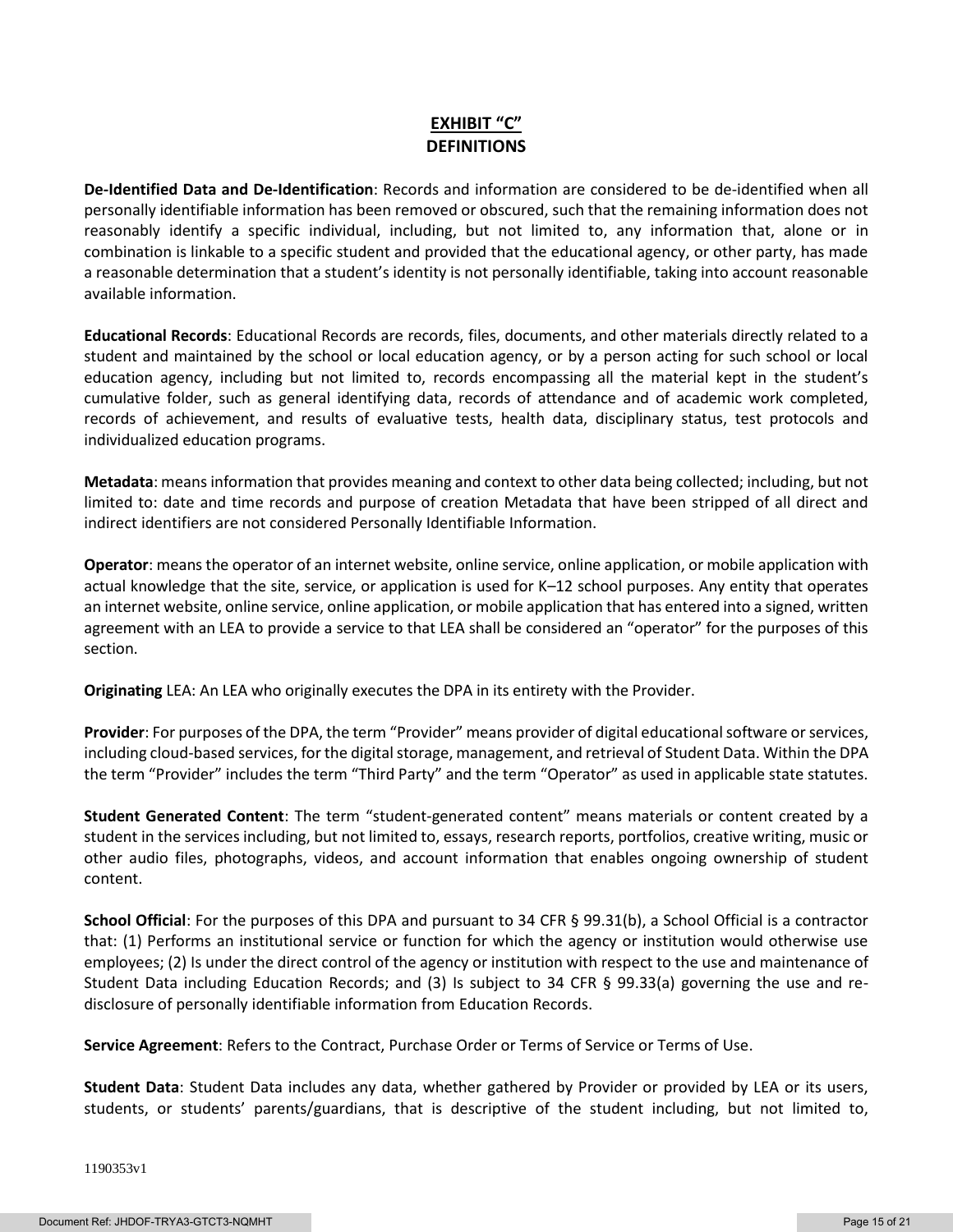information in the student's educational record or email, first and last name, birthdate, home or other physical address, telephone number, email address, or other information allowing physical or online contact, discipline records, videos, test results, special education data, juvenile dependency records, grades, evaluations, criminal records, medical records, health records, social security numbers, biometric information, disabilities, socioeconomic information, individual purchasing behavior or preferences, food purchases, political affiliations, religious information, text messages, documents, student identifiers, search activity, photos, voice recordings, geolocation information, parents' names, or any other information or identification number that would provide information about a specific student. Student Data includes Meta Data. Student Data further includes "personally identifiable information (PII)," as defined in 34 C.F.R. § 99.3 and as defined under any applicable state law. Student Data shall constitute Education Records for the purposes of this DPA, and for the purposes of federal, state, and local laws and regulations. Student Data as specified in **Exhibit "B"** is confirmed to be collected or processed by the Provider pursuant to the Services. Student Data shall not constitute that information that has been anonymized or de-identified, or anonymous usage data regarding a student's use of Provider's services.

**Subprocessor:** For the purposes of this DPA, the term "Subprocessor" (sometimes referred to as the "Subcontractor") means a party other than LEA or Provider, who Provider uses for data collection, analytics, storage, or other service to operate and/or improve its service, and who has access to Student Data.

**Subscribing LEA**: An LEA that was not party to the original Service Agreement and who accepts the Provider's General Offer of Privacy Terms.

**Targeted Advertising:** means presenting an advertisement to a student where the selection of the advertisement is based on Student Data or inferred over time from the usage of the operator's Internet web site, online service or mobile application by such student or the retention of such student's online activities or requests over time for the purpose of targeting subsequent advertisements. "Targeted advertising" does not include any advertising to a student on an Internet web site based on the content of the web page or in response to a student's response or request for information or feedback.

**Third Party**: The term "Third Party" means a provider of digital educational software or services, including cloudbased services, for the digital storage, management, and retrieval of Education Records and/or Student Data, as that term is used in some state statutes. However, for the purpose of this DPA, the term "Third Party" when used to indicate the provider of digital educational software or services is replaced by the term "Provider."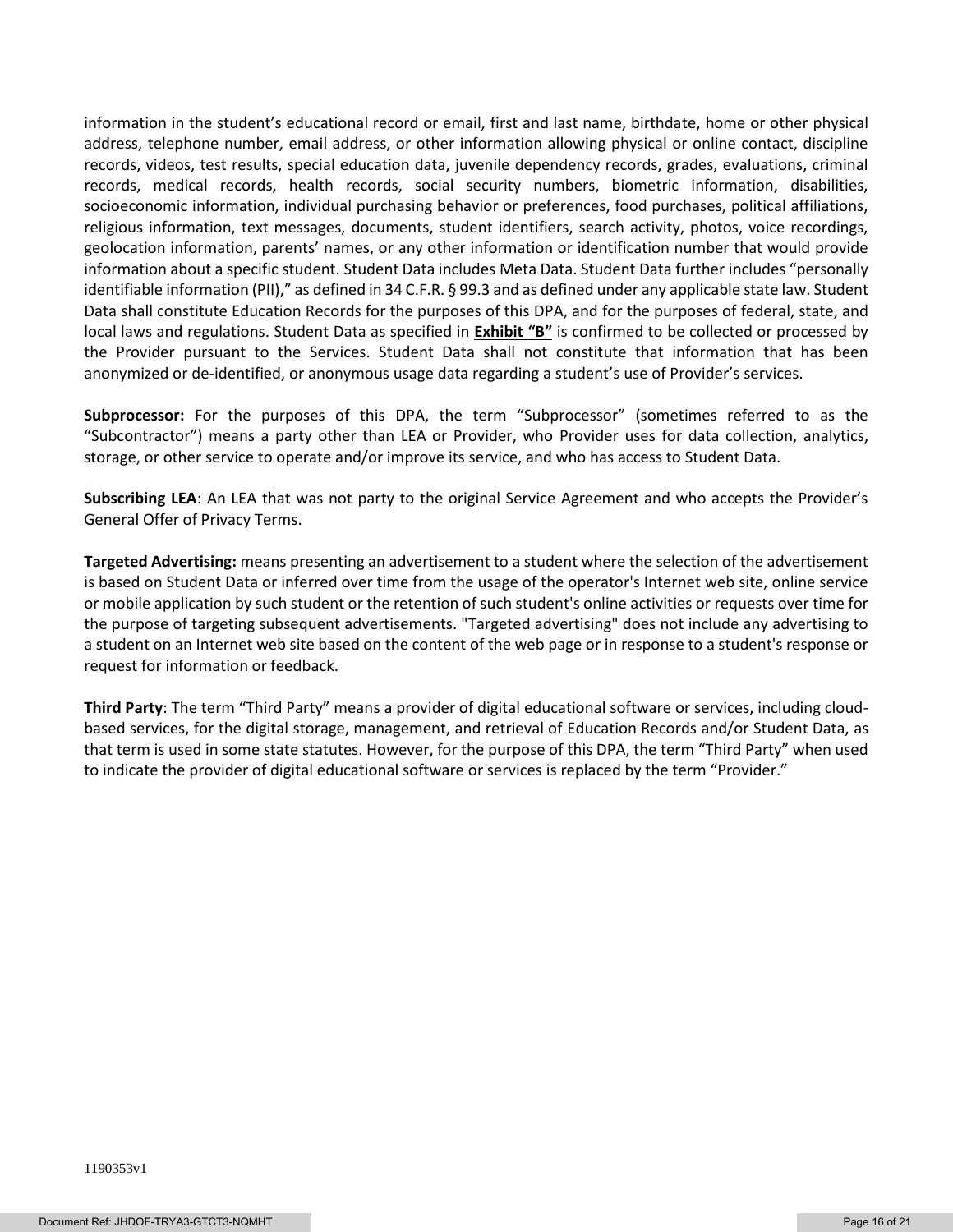### **EXHIBIT "D" DIRECTIVE FOR DISPOSITION OF DATA**

Provider to dispose of data obtained by Provider

pursuant to the terms of the Service Agreement between LEA and Provider. The terms of the Disposition are set forth below:

1. Extent of Disposition

Disposition is partial. The categories of data to be disposed of are set forth below or are found in an attachment to this Directive:

#### [**Insert categories of data here**]

 $\Box$  Disposition is Complete. Disposition extends to all categories of data.

2. Nature of Disposition

Disposition shall be by destruction or deletion of data.

\_\_\_\_\_\_\_\_\_\_\_\_\_\_\_\_\_\_\_\_\_\_\_\_\_\_\_\_\_\_\_\_\_\_\_\_\_\_\_\_ \_\_\_\_\_\_\_\_\_\_\_\_\_\_\_\_\_\_

\_\_\_\_\_\_\_\_\_\_\_\_\_\_\_\_\_\_\_\_\_\_\_\_\_\_\_\_\_\_\_\_\_\_\_\_\_\_\_\_\_ \_\_\_\_\_\_\_\_\_\_\_\_\_\_

Disposition shall be by a transfer of data. The data shall be transferred to the following site as follows:

[**Insert or attach special instructions**]

3. Schedule of Disposition

Data shall be disposed of by the following date:

As soon as commercially practicable.

\_\_\_\_\_ By

4. Signature

Authorized Representative of LEA Date

5. Verification of Disposition of Data

Authorized Representative of Company **Date**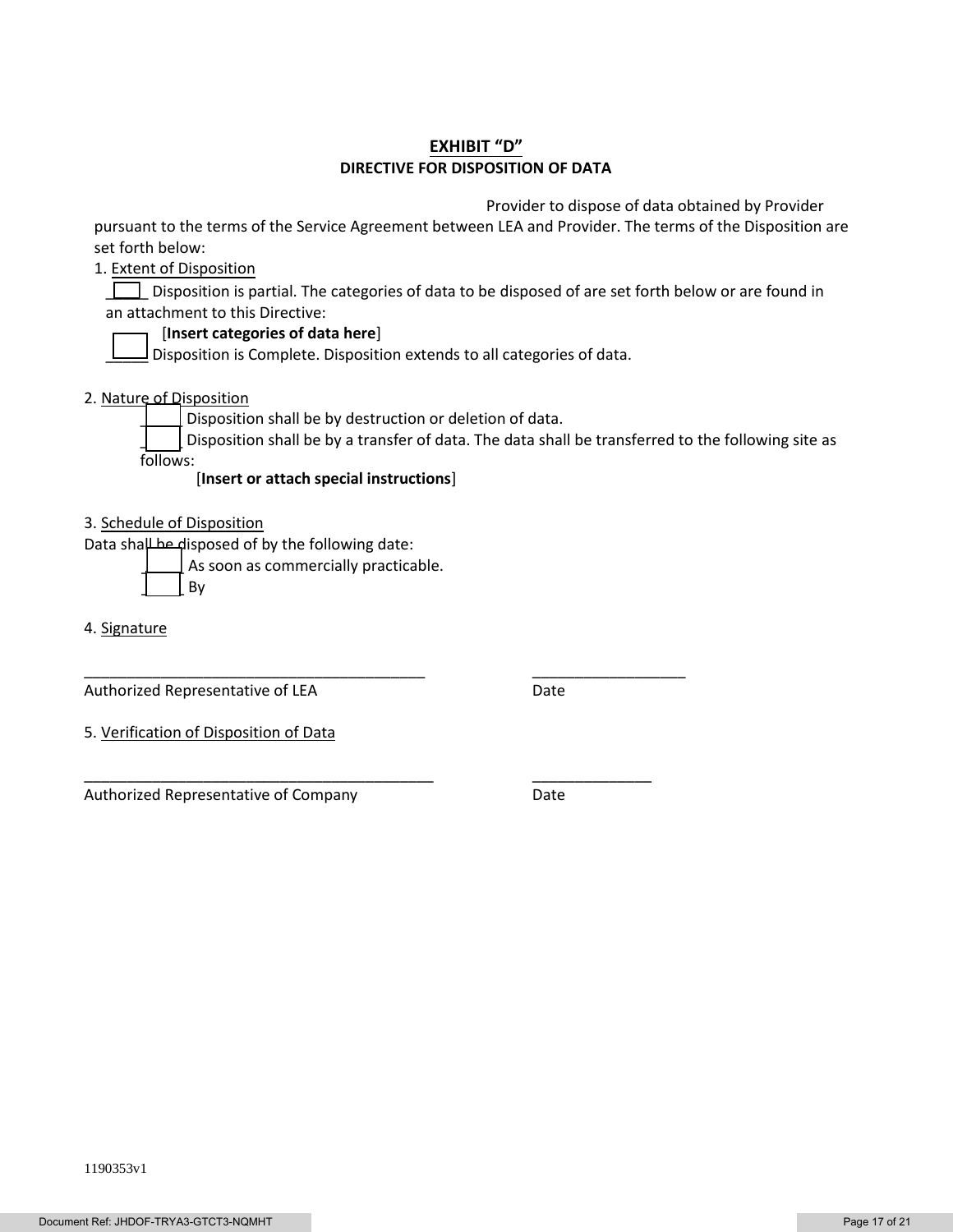**EXHIBIT "E" GENERAL OFFER OF PRIVACY TERMS**

[INTENTIONALLY BLANK]

## **EXHIBIT E IS NOT AVAILABLE**

**PLEASE CONTACT THE PROVIDER OR THE CSPA FOR ADDITIONAL INFORMATION.**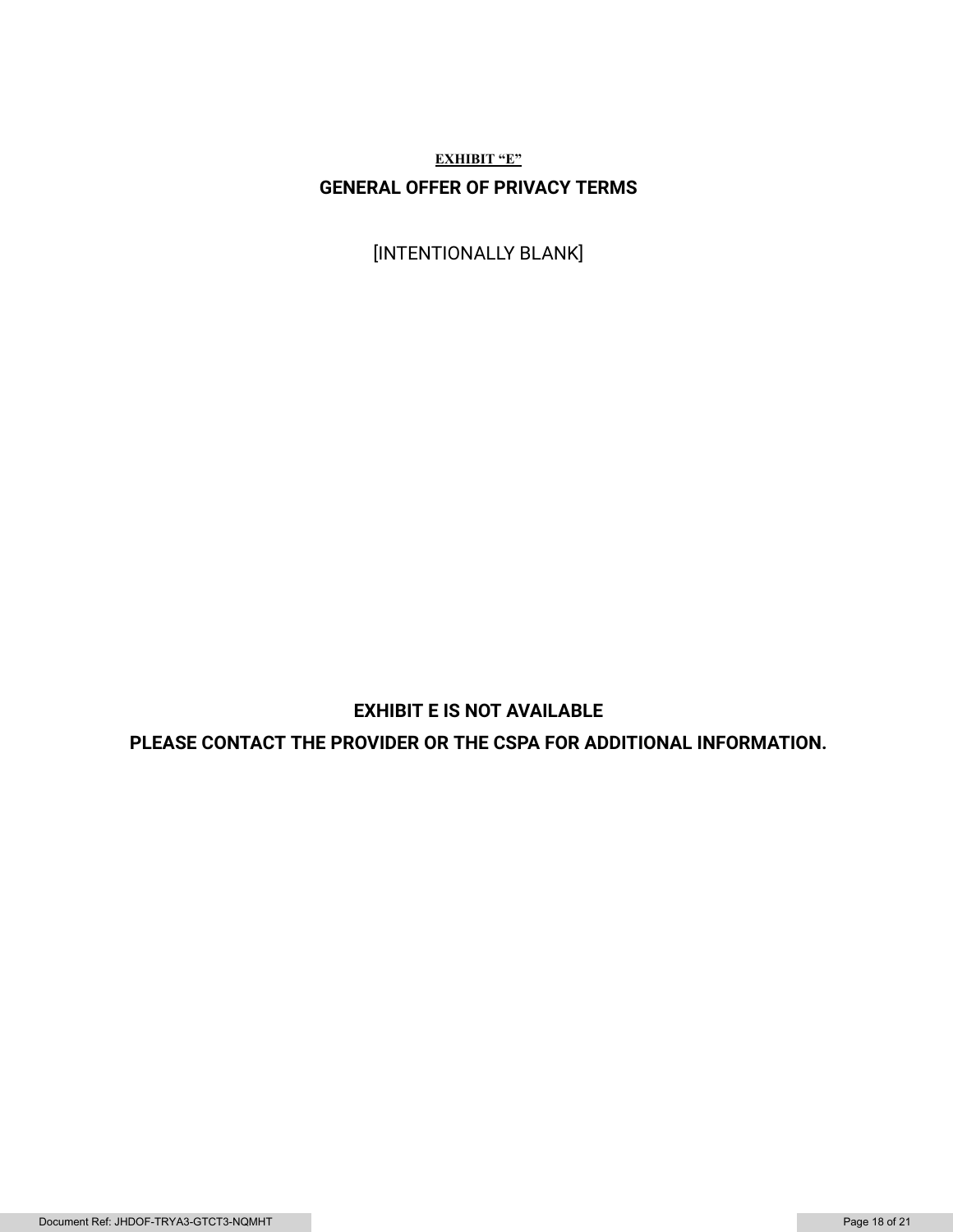### **EXHIBIT "F" DATA SECURITY REQUIREMENTS**

### **Adequate Cybersecurity Frameworks 2/24/2020**

The Education Security and Privacy Exchange ("Edspex") works in partnership with the Student Data Privacy Consortium and industry leaders to maintain a list of known and credible cybersecurity frameworks which can protect digital learning ecosystems chosen based on a set of guiding cybersecurity principles\* ("Cybersecurity Frameworks") that may be utilized by Provider .

| <b>MAINTAINING ORGANIZATION/GROUP</b>                                                   | <b>FRAMEWORK(S)</b>                                                                                                                  |
|-----------------------------------------------------------------------------------------|--------------------------------------------------------------------------------------------------------------------------------------|
|                                                                                         |                                                                                                                                      |
| National Institute of Standards and<br>Technology                                       | NIST Cybersecurity Framework Version 1.1                                                                                             |
| National Institute of Standards and<br>Technology                                       | NIST SP 800-53, Cybersecurity Framework for<br>Improving Critical Infrastructure Cybersecurity<br>(CSF), Special Publication 800-171 |
| International Standards Organization                                                    | Information technology - Security techniques<br>- Information security management systems<br>(ISO 27000 series)                      |
| Secure Controls Framework Council, LLC                                                  | Security Controls Framework (SCF)                                                                                                    |
| Center for Internet Security                                                            | CIS Critical Security Controls (CSC, CIS Top 20)                                                                                     |
| Office of the Under Secretary of Defense for<br>Acquisition and Sustainment (OUSD(A&S)) | <b>Cybersecurity Maturity Model Certification</b><br>(CMMC, ~FAR/DFAR)                                                               |

Cybersecurity Frameworks

*Please visi[t http://www.edspex.org](http://www.edspex.org/) for further details about the noted frameworks.*

\*Cybersecurity Principles used to choose the Cybersecurity Frameworks are located here

N/A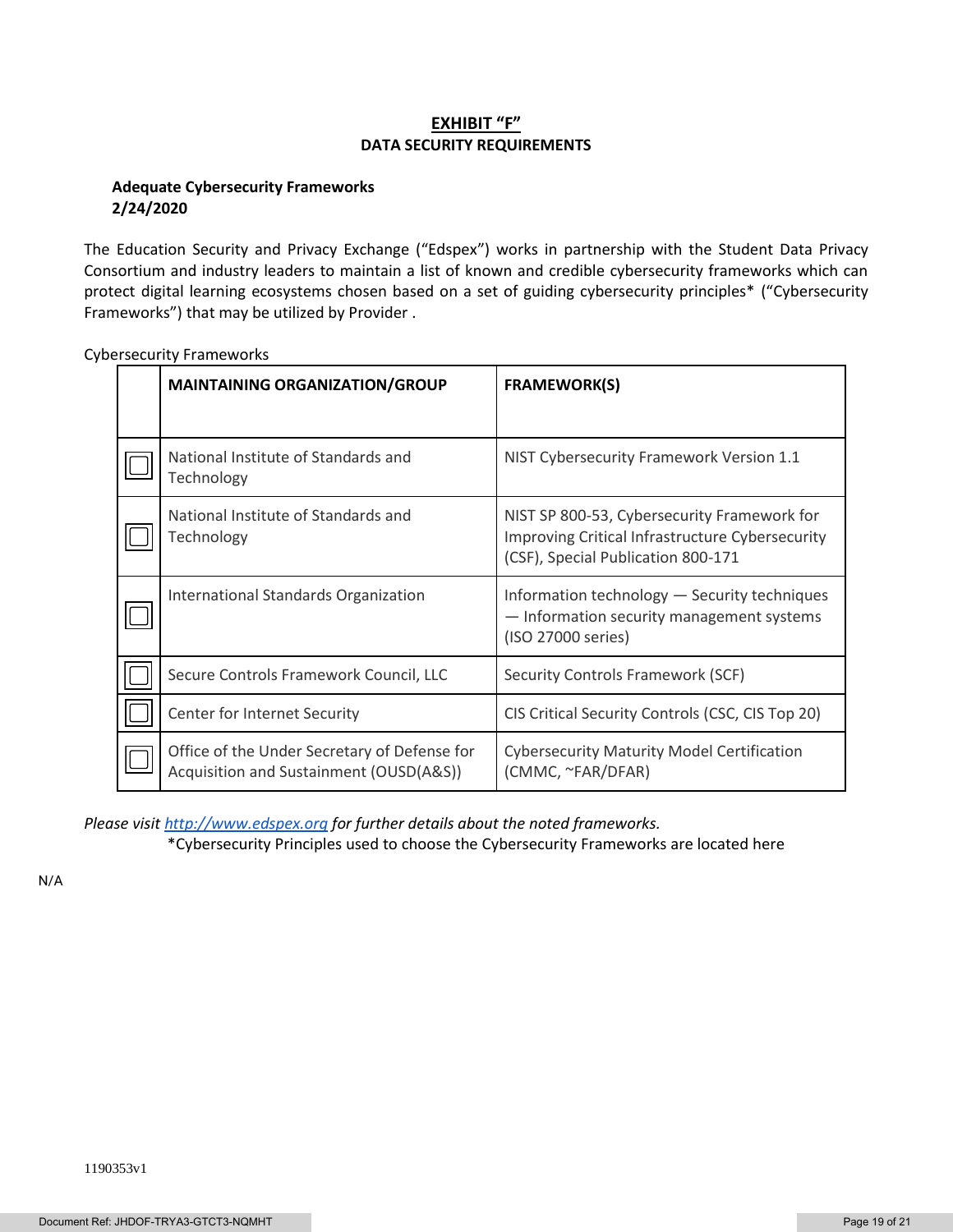### **EXHIBIT "G"**

### **Supplemental SDPC State Terms for California**

### **Version 1.0**

This Amendment for SDPC State Terms for California ("**Amendment**") is entered into on the date of full execution (the "**Effective Date**") and is incorporated into and made a part of the Student Data Privacy Agreement ("**DPA**") by and between:

, located at Rocklin Academy 2204 Plaza Dr, Ste 200 Rocklin California <sup>95765</sup> (the "**Local Education Agency**" or "**LEA**") and , located at (the "**Provide**r"). All capitalized terms not otherwise defined herein shall have the meaning set forth in the DPA. 501 Grant Street, Pittsburgh, PA 15219 Carnegie Learning, Inc.

**WHEREAS**, the Provider is providing educational or digital services to LEA, which services include: (a) cloud-based services for the digital storage, management, and retrieval of pupil records; and/or (b) digital educational software that authorizes Provider to access, store, and use pupil records; and

**WHEREAS**, the Provider and LEA recognize the need to protect personally identifiable student information and other regulated data exchanged between them as required by applicable laws and regulations, such as the Family Educational Rights and Privacy Act ("**FERPA**") at 20 U.S.C. § 1232g (34 C.F.R. Part 99); the Protection of Pupil Rights Amendment ("**PPRA**") at 20 U.S.C. §1232h; and the Children's Online Privacy Protection Act ("**COPPA**") at 15 U.S.C. § 6501-6506 (16 C.F.R. Part 312), accordingly, the Provider and LEA have executed the DPA, which establishes their respective obligations and duties in order to comply with such applicable laws; and

**WHEREAS**, the Provider will provide the services to LEA within the State of California and the Parties recognizes the need to protect personally identifiable student information and other regulated data exchanged between them as required by applicable California laws and regulations, such as the Student Online Personal Information Protection Act ("**SOPIPA**") at California Bus. & Prof. Code § 22584; California Assembly Bill 1584 ("**AB 1584**") at California Education Code section 49073.1; and other applicable state privacy laws and regulations; and

**WHEREAS**, the Provider and LEA desire to enter into this Amendment for the purpose of clarifying their respective obligations and duties in order to comply with applicable California state laws and regulations.

**NOW, THEREFORE**, for good and valuable consideration, LEA and Provider agree as follows:

- **1. Term**. The term of this Amendment shall expire on the same date as the DPA, unless otherwise terminated by the Parties.
- **2. Modification to Article IV, Section 7 of the DPA**. Article IV, Section 7 of the DPA (Advertising Limitations) is amended by deleting the stricken text as follows: